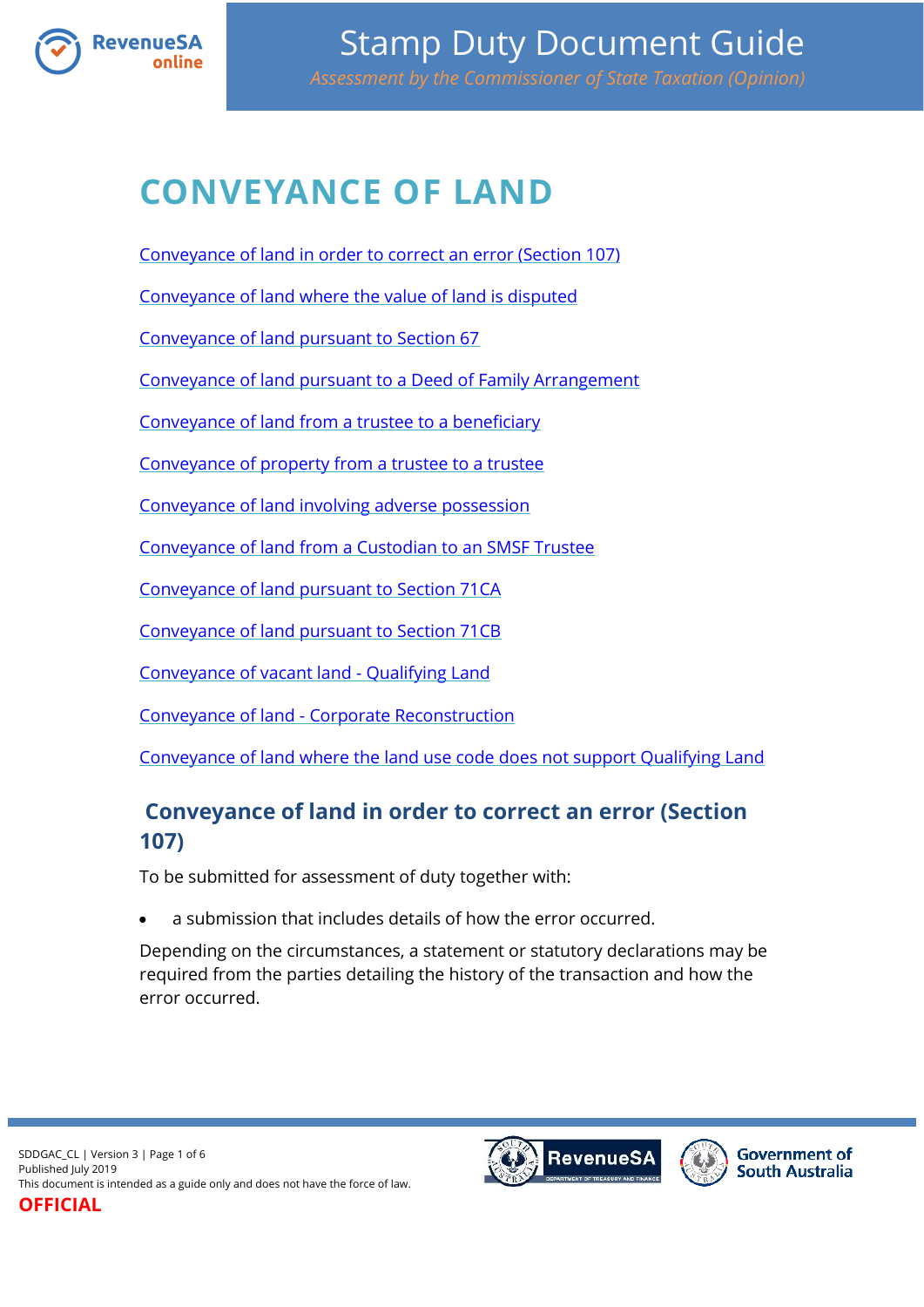

#### <span id="page-1-0"></span>**Conveyance of land where the value of land is disputed**

If land is being transferred, either by way of sale or gift, and you consider the value of the land is less than the Valuer General's value, you should submit the transfer for assessment of duty together with your evidence of value of the subject land.

#### <span id="page-1-1"></span>**Conveyance of land pursuant to Section 67**

If it is considered that Section 67 applies to a series of transfers, the transfers can be self-determined using RevenueSA Online.

Refer to the [Stamp Duty Document Guide \(Section 67\)](https://www.revenuesa.sa.gov.au/stampduty/stamp-duty-document-guide/section67) for further information.

In circumstances where Section 67 may apply but it is considered that it should not to the particular transaction then the document must be submitted for assessment of duty, with a detailed submission stating why Section 67 is not applicable.

If conveyances of land are subject to Section 67 and are being determined separately or at different times, they must be submitted for assessment of duty together with details of any previous assessments that are part of the Section 67 series.

## <span id="page-1-2"></span>**Conveyance of land pursuant to a Deed of Family Arrangement**

To be submitted for assessment of duty together with:

- a Deed of Family Arrangement (or copy);
- a copy of the will of the deceased person; and
- evidence that a stamp duty determination has been made (i.e. Certificate of Stamp Duty, Document ID or stamped document).

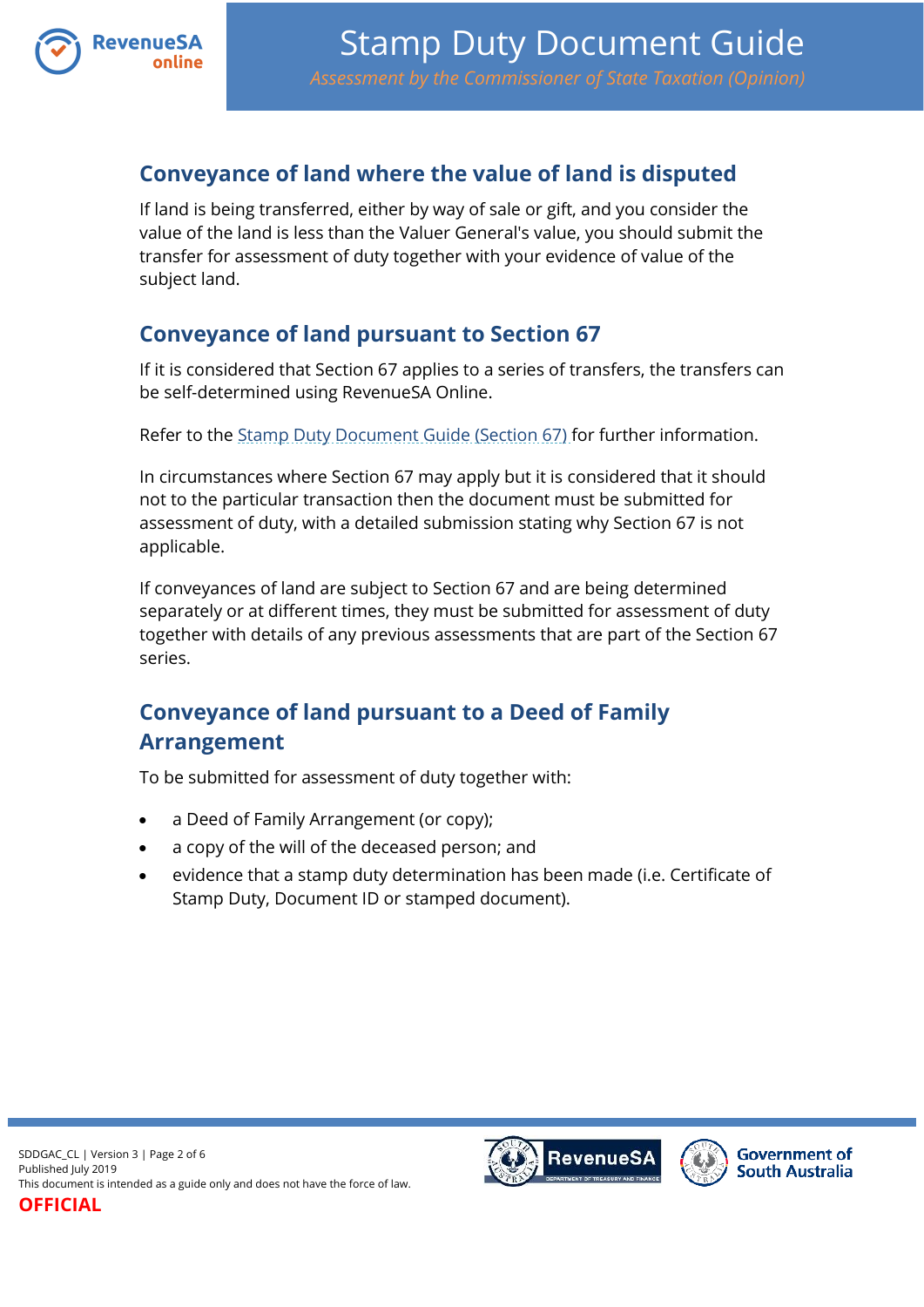

#### <span id="page-2-0"></span>**Conveyance of land from a trustee to a beneficiary**

To be submitted for assessment of duty together with:

- the document effecting or acknowledging, evidencing or recording the trust arrangement; or
- if there is no trust document, evidence of the trust arrangement, e.g. letters or correspondence between the parties; and
- evidence of payment of the purchase funds by the beneficiary; and
- evidence that a stamp duty determination has been made (i.e. Certificate of Stamp Duty, Document ID or stamped document).

#### <span id="page-2-1"></span>**Conveyance of property from a trustee to a trustee**

To be submitted for assessment if the transfer relates to a split trust or sub trust arrangement with:

details of why you consider that Section 71(5)(d) should apply.

Refer to the Stamp Duty Document Guide (Self-Determined)

[Conveyance of Land | Exemptions | Trustee to Trustee](https://www.revenuesa.sa.gov.au/stampduty/stamp-duty-document-guide/self-determined/conveyance-of-land-exemptions/sddgsd_cl_ex_ttot)

for commentary on these transfers.

#### <span id="page-2-2"></span>**Conveyance of land involving adverse possession**

To be submitted for assessment of duty together with:

evidence of the value of the land.

#### <span id="page-2-3"></span>**Conveyance of land from a Custodian to an SMSF Trustee**

This conveyance is exempt from duty pursuant to Section 71(7a).

To be submitted for assessment of duty together with:

a copy of the custodian deed.



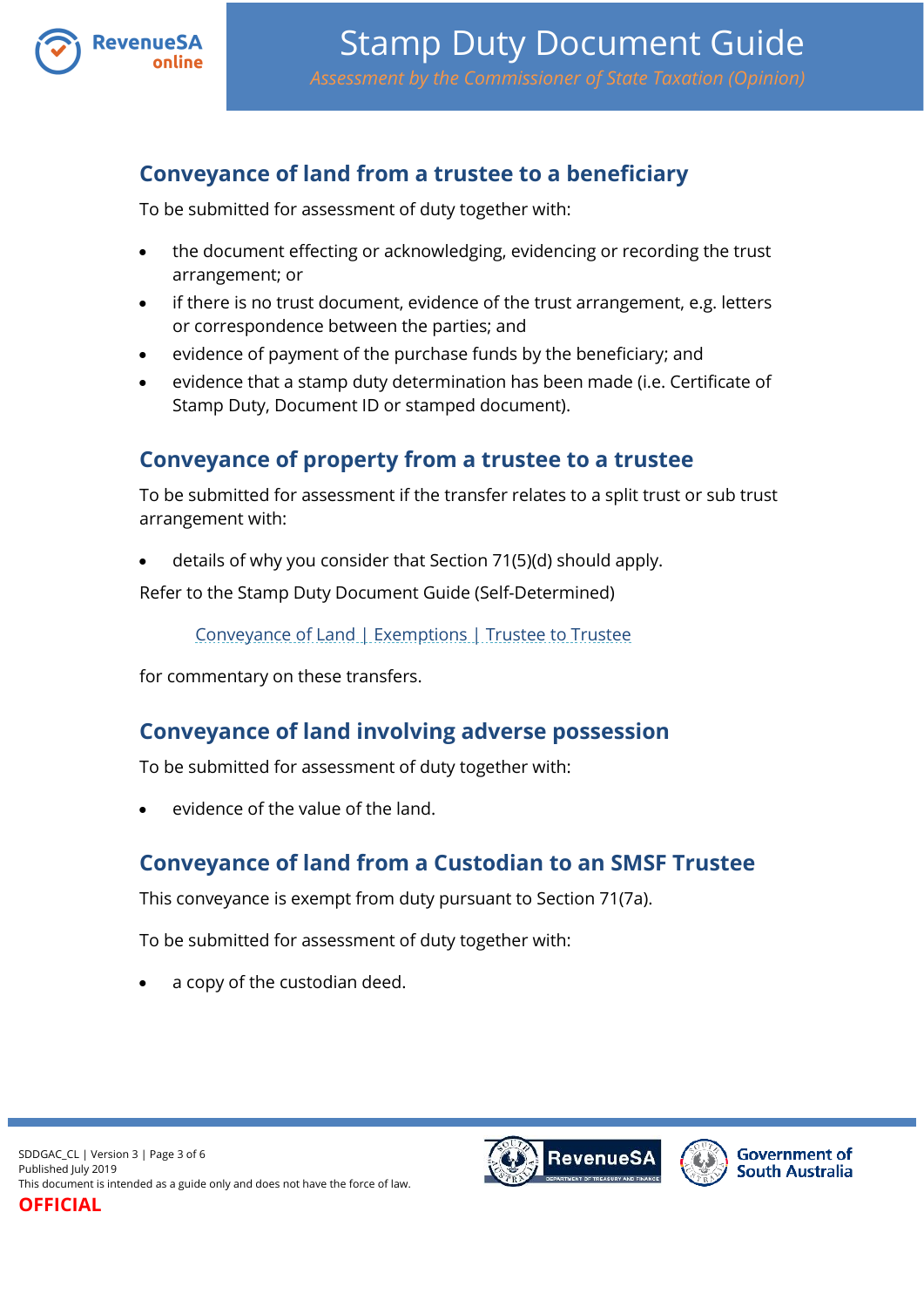

### <span id="page-3-0"></span>**Conveyance of land pursuant to Section 71CA**

This conveyance is exempt from stamp duty if the land being transferred relates to a marriage that has been dissolved or annulled or the Commissioner is satisfied that a marriage or de facto relationship has broken down irretrievably. The conveyance must be pursuant to a Family Law agreement or a Family Law order which provides for the disposition of the property between the parties to the marriage or former marriage or former de facto relationship and no other person, other than a trustee of a superannuation fund (if relevant) takes or is entitled to take an interest in the property in pursuance of the document.

Pursuant to Section 71CA, a transfer of land from a company or trust to a spouse of the marriage or former de facto partner pursuant to a Family Law agreement or Family Law order may be exempt from stamp duty. The transfer must be submitted for assessment together with a copy of:

- the Family Law Order;
- the Family Law agreement; or
- a copy of the trust deed.

Your submission must also advise:

- the character of the property involved;
- the extent that the parties to the marriage own and/or control the company or trust involved (the extent to which the company itself could be said to be an asset of the marriage);
- the identity and role of any other owners or beneficiaries of the company or trust; and
- the relationship between any other persons associated with the transfer and the parties to the marriage.

Refer to the [Information Circular No: 30.](https://www.revenuesa.sa.gov.au/forms-and-publications/information-circulars-and-revenue-rulings/information-circulars/ic_030)

#### <span id="page-3-1"></span>**Conveyance of land pursuant to Section 71CB**

This conveyance is exempt from stamp duty if the land being transferred between spouses or former spouses or domestic partners of former domestic partners is an interest in the shared residence or former shared residence and the property does not form part of industrial or commercial premises or land used for primary production. If it does, then the instrument must be submitted for assessment of duty together with a completed Section 71CB Statutory Declaration with advice of the value for:



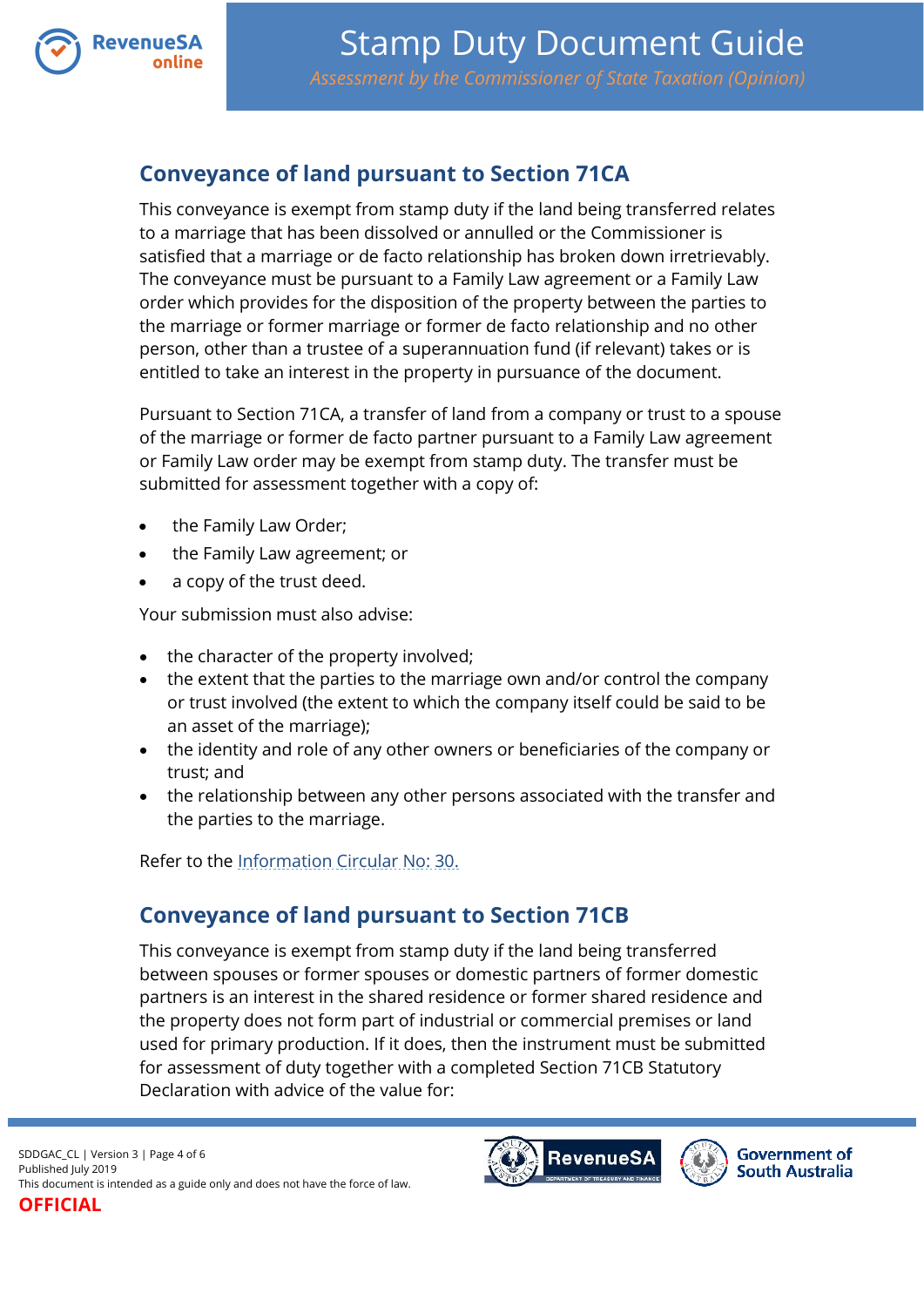

- the house and curtilage area; and
- the remaining area.

### <span id="page-4-0"></span>**Conveyance of vacant land - Qualifying Land**

A conveyance of qualifying land as defined in Section 71DC which is vacant land may be eligible for the stamp duty reduction.

To be submitted for assessment of duty together with:

a copy of a SAILIS report including details of the Zone/Policy/Precinct.

#### <span id="page-4-1"></span>**Conveyance of land - Corporate Reconstruction**

If the transfer of land satisfies the criteria of Division 4 Part 4AA then the transfer of land is exempt from duty.

To be submitted for assessment of duty together with:

 a submission detailing the Corporate Reconstruction and addressing the criteria of Division 4 Part 4AA .

# <span id="page-4-2"></span>**Conveyance of land where the land use code does not support Qualifying Land**

For a conveyance of land which you consider to be Qualifying Land but does not have a Land Use Code under the headings:

- Commercial;
- Industrial;
- Institutions:
- Public Utilities;
- Recreation; and
- Mining and Quarrying,

the conveying document must be submitted for the assessment of the Commissioner advising the Land Use Code, the actual use of the land as at the date of the conveyance and any other details to evidence that the land should be regarded as Qualifying Land. Examples of such land include:

- Hotels;
- Motels;